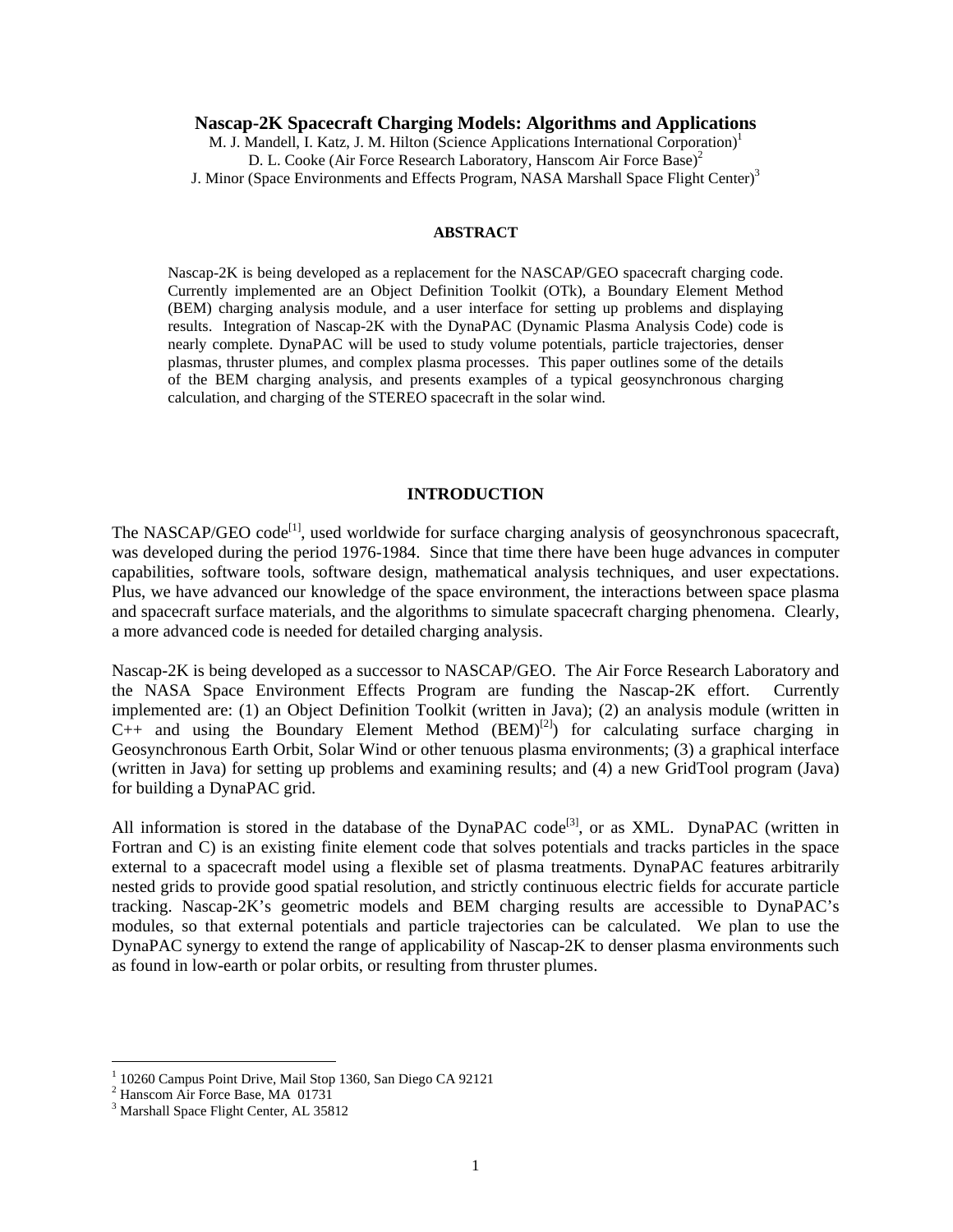In this paper we describe the Object Definition Toolkit (OTk) and the BEM analysis module, and show as examples charging of a typical geosynchronous spacecraft and of a model of the STEREO spacecraft in the solar wind.

# **Object Definition Toolkit**

The original NASCAP/GEO code<sup>[1]</sup> included simple object definition routines for defining a spacecraft model (built of cubes, wedges, etc.) within the context of a cubic mesh. While quite impressive in the 1976-80 timeframe, the shortcomings of such a model (*e.g.*, its inability to accurately represent spacecraft dimensions and angles, and the lack of variable resolution) soon became apparent.

Later codes (NASCAP/LEO<sup>[4]</sup>, DynaPAC<sup>[3]</sup>) provided for the importation of geometry definition from third-party finite-element modeling programs, allowing accurate representation of spacecraft geometry. However, these third-party programs tended to be expensive, difficult to learn, and closely tied to analysis programs designed for other purposes. Thus it was decided to build a simple, portable Object Definition Toolkit (OTk) program for spacecraft charging purposes.

OTk is written for the Java 2 Platform using Java3D, and is thus immediately portable to all systems supporting the latest Java technology, including Windows, Linux, and several flavors of UNIX. Its output is written in XML, so as to be both portable and manually editable. It is currently able to import Patran files, and can be extended to import files written in other appropriate formats.

OTk builds spacecraft models from the component types "Box", "Dish", "Panel", "Boom", "Cylinder", "Assembly", and "Primitive". (See Figure 1.) Each component type has an associated edit dialog to specify its dimensions, gridding, materials, and conductor numbers. Components, along with their associated transformations, are hierarchically combined in assemblies to build a spacecraft model. Currently implemented components are:

- 1. The **Box** is a general hexahedral object, extending NASCAP/GEO's RECTAN. Figure 2 shows the edit dialog for a Box. A non-rectangular Box can be made by explicitly specifying the locations of its eight corners.
- 2. The **Panel** is a Box with one zone in the Z direction, and its edges sewn up.
- 3. The **Boom** is a Box with one zone in the X direction and one zone in the Y direction. The Boom can be twisted along its length; this property is useful for rotating solar panels.
- 4. The **Dish** is a simple representation for a parabolic antenna or similar object.
- 5. The **Cylinder** is the extrusion of a regular polygon.
- 6. An **Assembly** is a collection of components together with their transformations.
- 7. A **Primitive** is a geometry which has been imported into OTk, or formed from the mesh of an Assembly.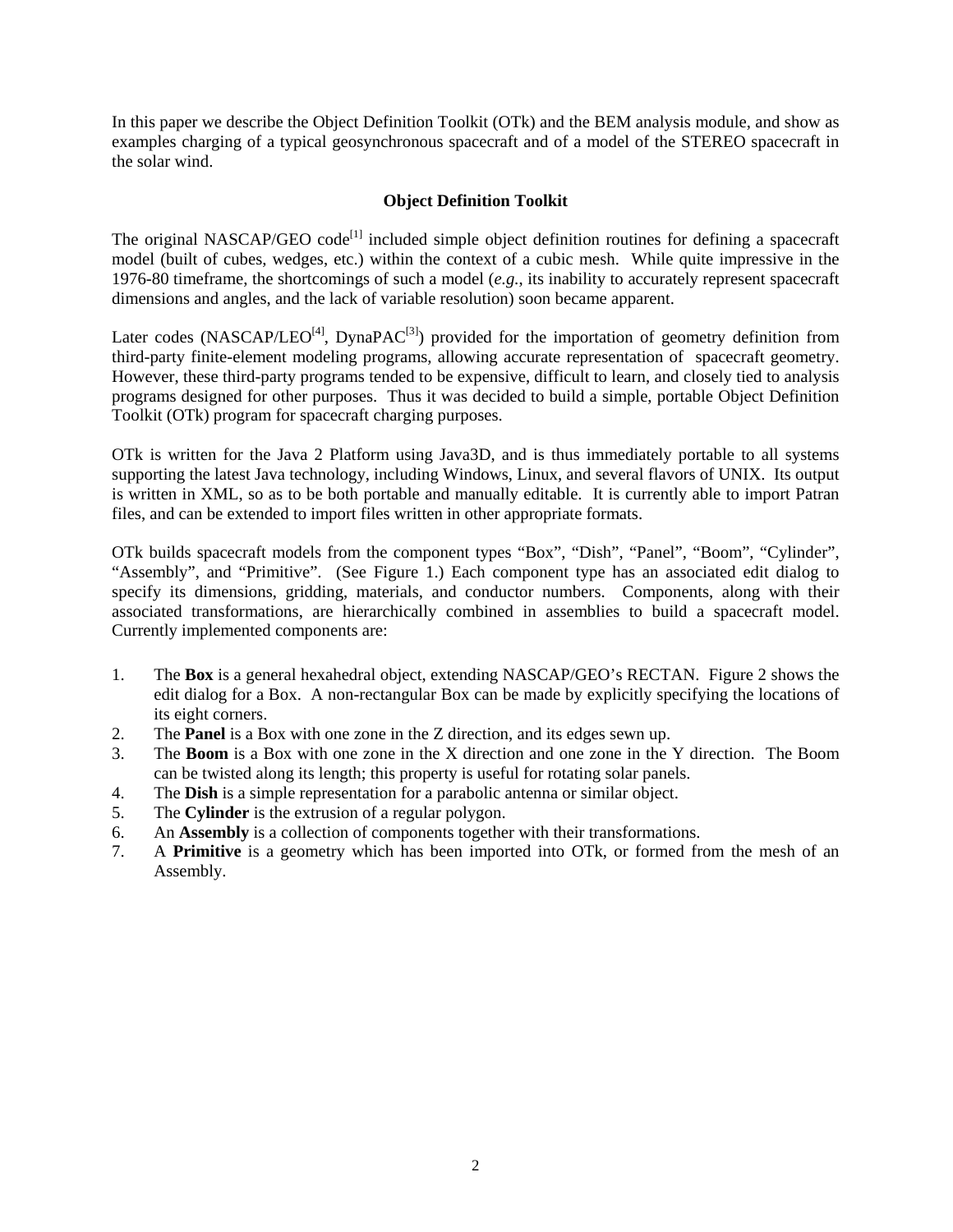

**Figure 1. Nascap2K Object Toolkit, showing basic components: (clockwise from top left) Box, Panel, Boom, Cylinder, Dish.**

| Rox                        |                                 |                  |                    | 区              |
|----------------------------|---------------------------------|------------------|--------------------|----------------|
| Name: Eox                  |                                 |                  |                    |                |
| X Zones: 3                 | YZones                          |                  | ZZones: 5          |                |
| <b>☑ Is Rectangular</b>    | X Size: 2.C                     | $Y$ Size: $2.5$  | Z Size: 3.6        |                |
| Corner Nodes<br>x          | Y<br>z                          | x                | Y                  | 7              |
| -1 N                       | $-1.25$<br>$-75$                | ⊩r<br>$-+$       | ⊧1 25              | .75            |
| lt.ol<br>$\Phi_{\rm{max}}$ | $-1.25$<br>$\approx$ .76        | 1.0 <br>$4 - 4$  | -1.25              | .75            |
| 1.0<br>$\sim 1.5$          | $^{\circ}$ .25<br>1.75          | ١c<br>-11        | 1.25               | $^{\circ}$ .75 |
| 1.J<br>$++-$               | $^{\circ}$ .25<br>$-75$         | 1.0<br>$+++$     | 1.25               | $-75$          |
| <b>Materials</b>           |                                 |                  |                    |                |
| Kapton<br>X:               | 회원                              | Aluminum<br>▼IZI | $\blacksquare$ OSR |                |
| <b>Teflon</b><br>$-80$     | Gold<br>$\blacktriangledown$ Xi | - 2              | ■ Diack Kapton ▼   |                |
| Conductors <sup>1</sup>    |                                 |                  |                    |                |
| 11<br>X.                   | Y)                              | ' 1              | Z:                 | 1              |
| $-80$<br>$\blacksquare$    | PC.                             | 11               | -25<br>I٦          |                |
|                            |                                 |                  |                    |                |
|                            |                                 |                  | OK                 | Cancel         |

**Figure 2. Edit dialog for a Box component. Other types of components have similar edit dialogs.**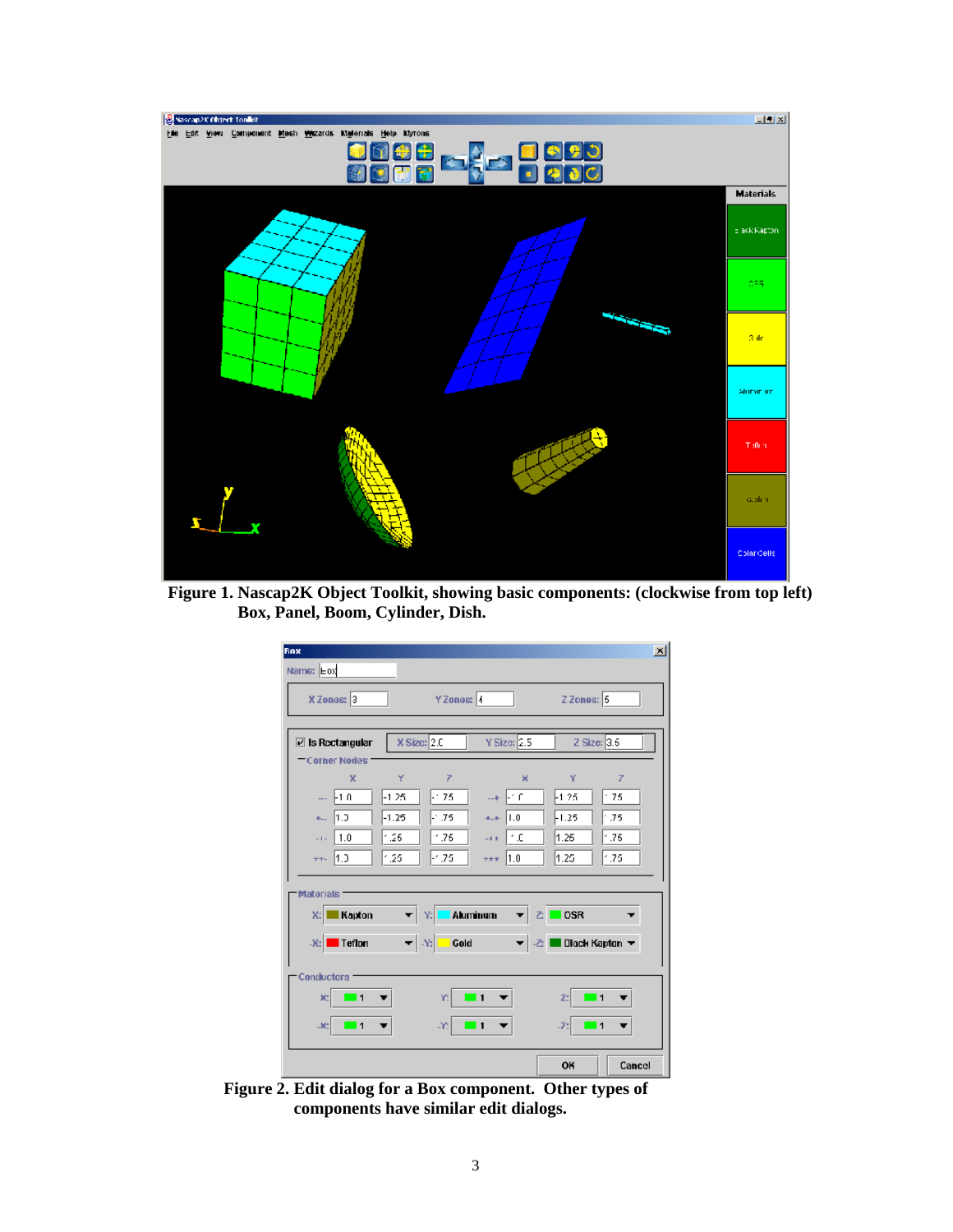

### **Figure 3. Compatible attachment of a solar array to a spacecraft body accomplished using OTk wizards.**

Wizards enable the attachment of components while maintaining "compatible" meshing. In addition, nodes and elements can be edited manually to accomplish complex or non-standard attachments or geometries. Figure 3 shows a solar array attached to the spacecraft body by a Boom. Wizards did both these two attachments, and the compatible zoning was generated automatically. The orientation of the solar array resulted from the twist previously applied to the boom.

Output of the Object Toolkit is an XML file containing the nodes and elements of the top-level assembly, all the information needed to rebuild the model from its original components, and the properties of all the materials used in the model. (Nascap-2K uses the same material treatments as  $NASCAP/GEO<sup>[1]</sup>$ .) This  $^{[1]}$  This .) This file can be edited with a text editor or XML editor, so that minor changes can be made without invoking OTk.

### **Boundary Element Analysis Module**

NASCAP/GEO uses the finite element method (FEM)<sup>[5]</sup> to calculate electrostatic potentials in the space around the spacecraft. This calculation dominates the computation time of the code, while giving poor estimates of the surface electric fields, and providing no way of anticipating what field changes would result from changes in surface potential. Nascap-2K, by contrast, calculates potentials and electric fields using the Boundary Element Method (BEM)<sup>[2]</sup>. The BEM provides direct relationships between charges, potentials, and surface electric fields. The benefit of the BEM is that we are able to cast the full charging equations into one matrix equation that anticipates changes in electric fields, rather than alternate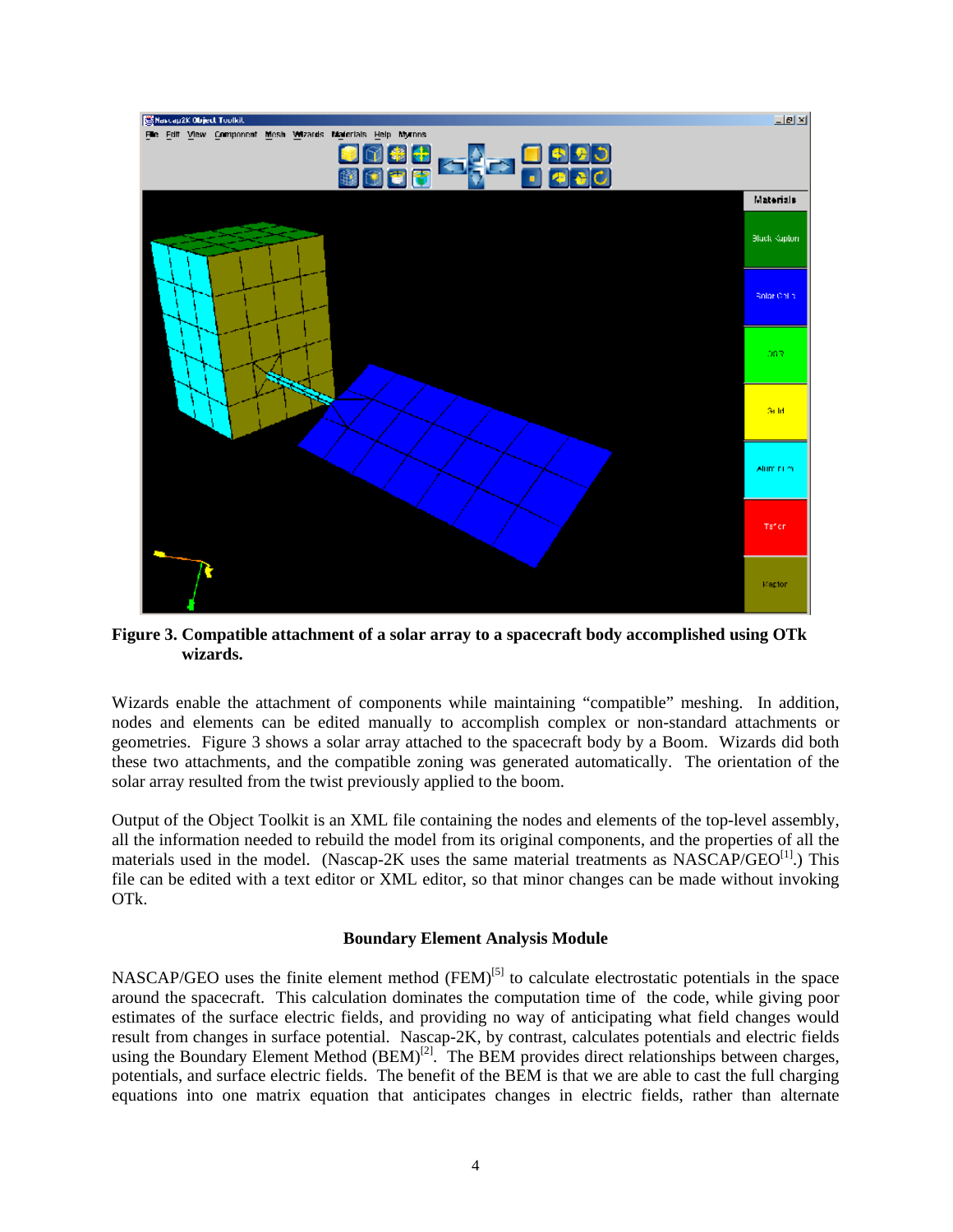calculations of charging and space potentials. The cost of the BEM is that these matrices are non-sparse and their matrix elements involve complex integrals. We find, however, that modern computers and numerical methods are up to the task.

In the BEM, potential and electric field at any point are constructed as integrals over(assumed constant) sheets of charge on surface elements:

$$
V = \frac{q}{4\pi\epsilon_0 r} \longrightarrow (4\pi\epsilon_0)V_i = \sum_j \int d^2 r_j \frac{\sigma_j}{r_{ij}}
$$
  

$$
E = \frac{q}{4\pi\epsilon_0 r^2} \longrightarrow (4\pi\epsilon_0) \mathbf{E}_i = \sum_j \int d^2 r_j \frac{\sigma_j}{r_{ij}^3} (\mathbf{r}_i - \mathbf{r}_j)
$$

By doing the integrals we generate matrices relating the potential and electric field at the center of each surface to the charges on all the surfaces:  $V_i = [\mathbf{C}^{-1}]_{ij} \sigma_j$  and  $\mathbf{E}_i \cdot \mathbf{n}_i = \mathbf{F}_{ij} \sigma_j$ .  $=$   $[\mathbf{C}^{-1}]_{ij}$  $\sigma_j$  and  $\mathbf{E}_i \cdot \mathbf{n}_i = \mathbf{F}_{ij} \sigma_j$ .  $=$   $\mathbf{F}_{ij}\sigma$   $\,j}$  .  $\cdot \mathbf{n}_i = \mathbf{F}_{ii} \mathbf{\sigma}_i$ .

We can then relate the fields to the potentials:  $\mathbf{E}_i \cdot \mathbf{n}_i = \mathbf{F}_{ik} \mathbf{C}_{kj} V_j$ .  $=$ **F**<sub>*ik*</sub>**C**<sub>*kj</sub>V<sub>j</sub>*.</sub>

The charges on insulating cells are given by  $q_i = A_i (E \cdot n)_i + C_{ic} (V_i - V_c)$  $q_i = A_i (E \cdot n)_i + C_{ic} (V_i - V_c)$ and the charges on conductors by  $Q_c = \sum_{bare} A_i (E \cdot n)_i - \sum_{insulators} C_{ic} (V_i - V_c)$ .  $i - v_c$ . *insulators*  $i = \sum C_{ic}(V_i - V_c)$ .  $= \sum A_i (E \cdot n)_i - \sum C_{ic} (V_i - V_c)$ .

Since the  $dq/dt$  and  $dQ_c/dt$  are given by the plasma and conductivity currents, differentiating these two equations, and providing the plasma currents and their dependence on potential and electric field, gives a single matrix equation for the charging problem:

$$
I_i(V_i,(E\cdot n)_i) - \sigma_i(V_i - V_c) = A_i F_{ik} C_{kj} V_j + C_{ic} (V_i - V_c)
$$

for insulators, and

$$
I_c(V_c,(E \cdot n)_c) + \sum_{insulators} \sigma_i(V_i - V_c) = \sum_{bare} A_i F_{ik} C_{kj} V_j - \sum_{insulators} C_{ic} (V_i - V_c)
$$

for conductors, where we have included bulk conductivity explicitly, and neglected surface conductivity.

To solve the above equations implicitly requires linearizing the currents as a function of the potentials. Previously, this was not possible in the case where the current was a function of the electric field, **E**•n. With the BEM, however, we have

$$
I'_{ij} \equiv \partial I_i / \partial V_j = \partial I_i / \partial E_i \times \partial E_i / \partial V_j
$$

and since

$$
\mathbf{E}_i \cdot \mathbf{n}_i = \mathbf{F}_{ik} \mathbf{C}_{kj} V_j
$$

we can take advantage of the result

$$
I'_{ij} \equiv \partial I_i / \partial V_j = (\partial I_i / \partial E_i) F_{ik} C_{kj}
$$

The BEM Analysis Module imports the object definition information into itself and the DynaPAC database, and formulates the matrices of the charging problem. It also accepts environment definitions and timestepping prescriptions, and performs shadowing calculations. After performing the specified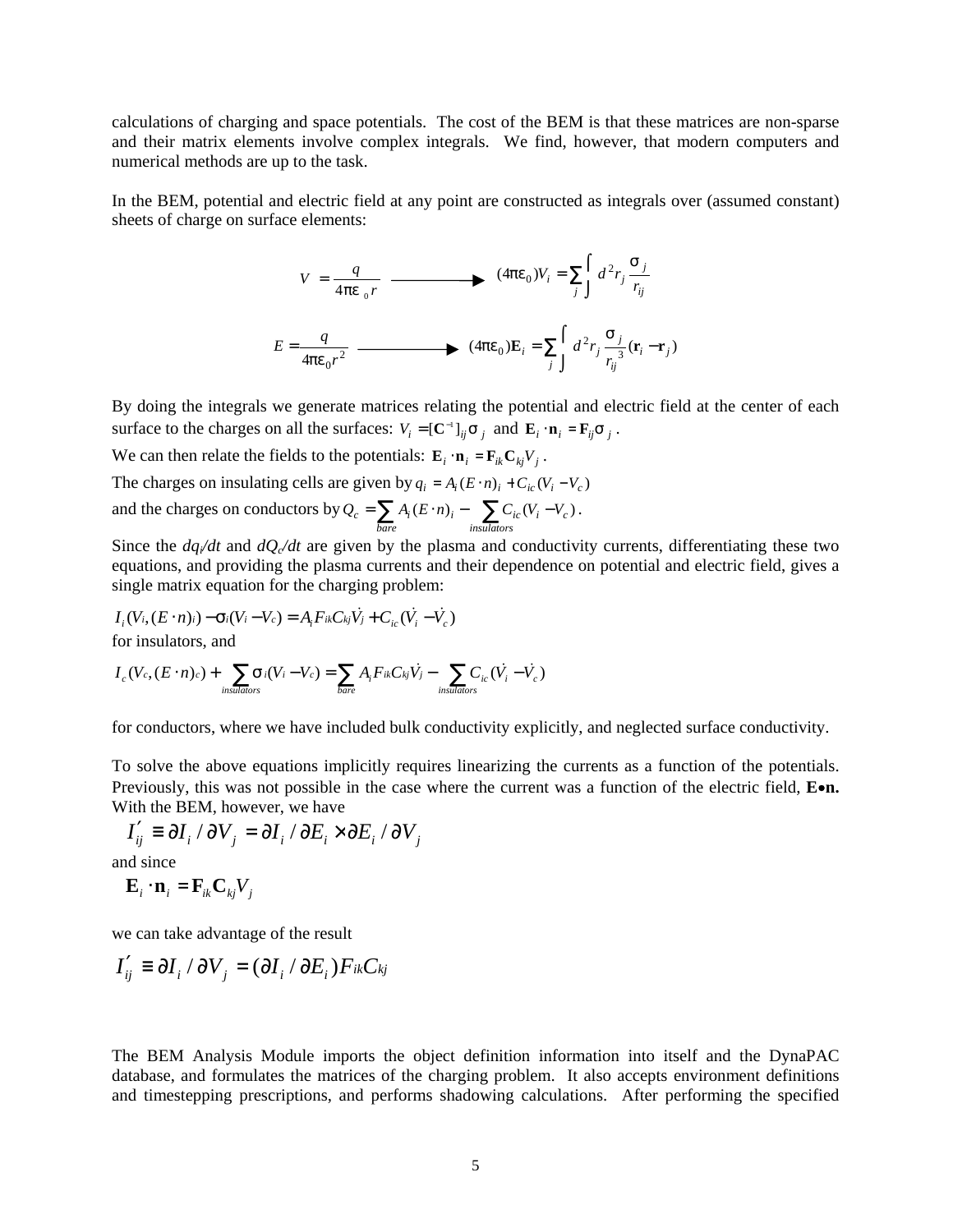charging simulation, it makes the results available to other DynaPAC modules for further analysis, and to the Nascap-2K user interface for analysis and display.

# **Example: Geosynchronous Charging**

Figure 4 shows a model of a "typical" geosynchronous spacecraft in the object definition tab of the Nascap-2K GUI. Note that the other tabs allow us to set simulation parameters, run the simulation, and view the results. For this example, we have used all default parameters (NASA "Worst Case" environment<sup>[6]</sup>, 20 timesteps beginning with 0.1 seconds and extending to a total of five minutes) except for setting the sun direction to match the model.



**Figure 4. "Typical" geosynchronous spacecraft in the Nascap-2K GUI.**

A surface potential plot of the result is shown in figure 5. The entire solar array surface is at negative potential due to barrier effects, with the inboard cells more negative than the outboard cells. Non-sunlit insulators on the side of the spacecraft and on the back of the dishes areat large negative potentials.

The "Results" tab allows us to plot potential, current, or electric field of sets of cells as a function of time (similar to NASCAP/GEO's TermTalk). Figure 6a shows the minimum, maximum, and average potential of all the cells, showing that 2 kV of differential potential has developed over the five minute period. Figure 6b shows the same plot for the solar cells only, showing a range of –50 to –400 volts. The plotted data is also available in text format, suitable for pasting into a spreadsheet for further plotting or analysis.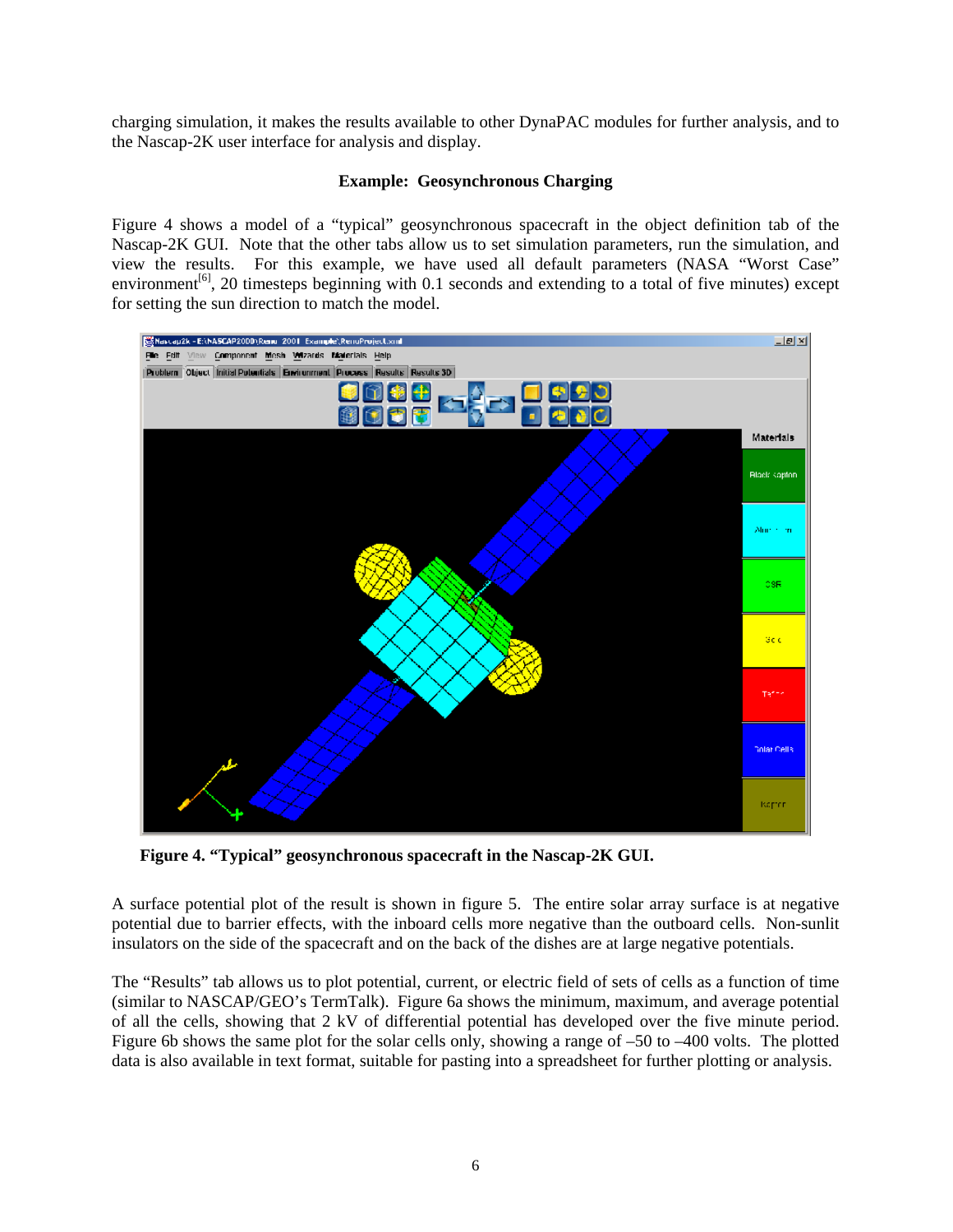

**Figure 5. Surface potential plot for "typical" geosynchronous spacecraft.**



**Figure 6. Surface potential plot for "typical" geosynchronous spacecraft: (a) all surfaces; (b)**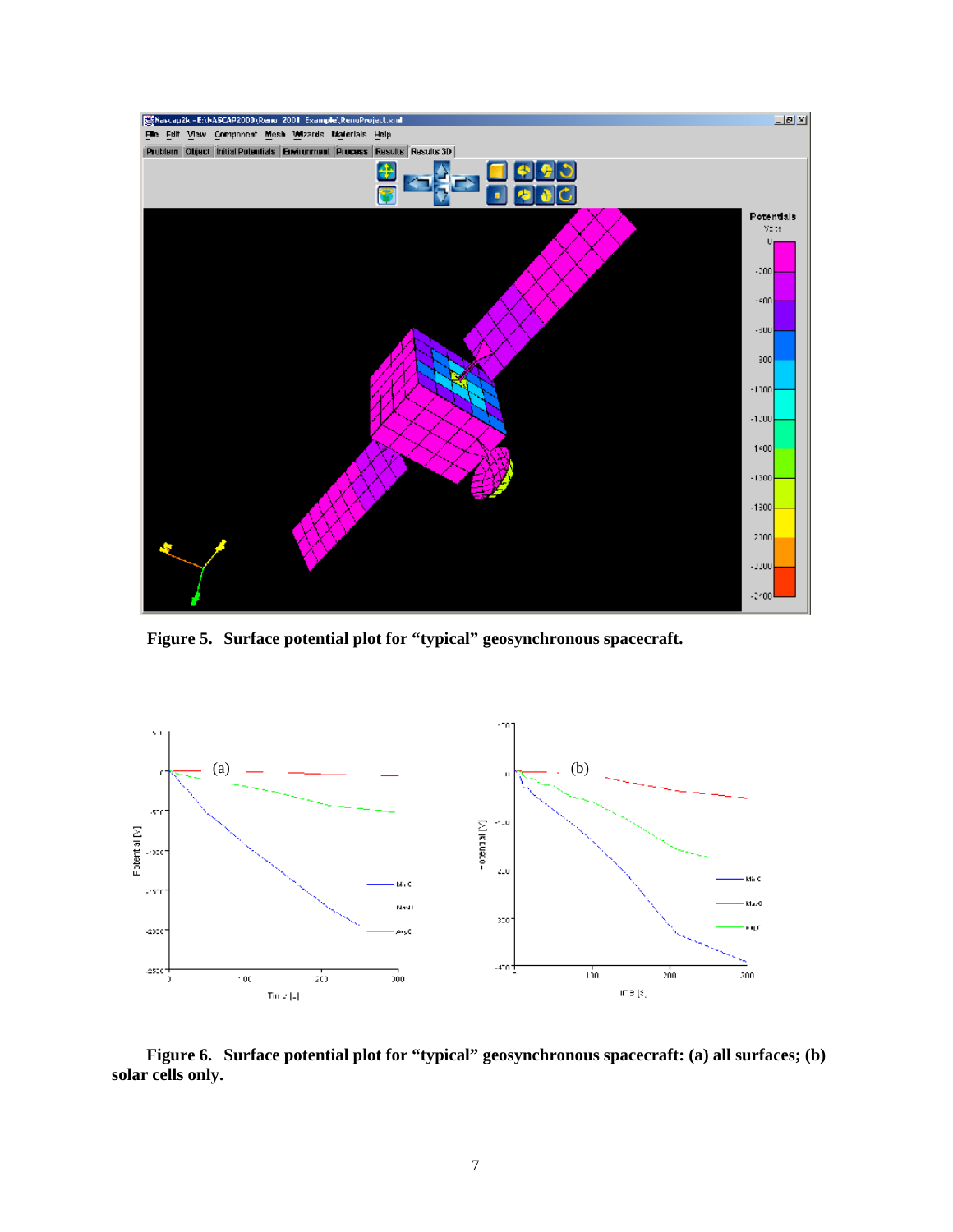### **Example: Solar Wind Charging**

The interplanetary or solar wind plasma environment, like the charging environment in geosynchronous orbit, consists of a tenuous plasma with a long Debye length. Thus, the computational techniques appropriate for geosynchronous charging calculations are also appropriate to charging in the solar wind, requiring only some modification in the treatment of the plasma currents. The STEREO project proposes to launch two spacecraft into solar orbit at 1 AU, one leading Earth and the other lagging. We are assisting the project by performing charging calculations of solar wind charging using Nascap-2K.

The solar wind plasma is highly variable, with a plasma density of 0.1 to 10 cm<sup>-3</sup>. The electrons are  $-3$  The electrons are . The electrons are approximately isotropic, with a temperature of 1 to 10 eV. The ions (mostly protons) travel outward from the sun with a velocity of about  $4\times10^5$  ms<sup>-1</sup>, or, equivalently, and energy of nearly 1 keV. Taking a density of 1 cm<sup>-3</sup> and a temperature of 3 eV gives a Debye length of 13 m, electron thermal current of  $4.6\times10^{-8}$  Am<sup>-2</sup>, and beaming ion current of  $2.5\times10^{-8}$  Am<sup>-2</sup>. Because the ions are not isotropic and at very high mach number, we added the option to treat the ions as monoenergetic, beaming from the sun direction, and being shadowed in the same manner as sunlight.

Because the electron current is less than one percent of the photoemission current, spacecraft in this environment charge to positive potentials ranging from five volts up to several tens of volts. To calculate this charging requires knowledge of the spectrum of emitted photoelectrons ranging up to several tens of volts. The photoelectron spectrum for each material is an additional input file to the code. Needless to say, there is a great deal of uncertainty in what this spectrum should be, as well as in the value of the raw (total) photoemission current. Figure 7 shows a photoelectron spectrum<sup>[7]</sup> based on data from the WIND <sup>[7]</sup> based on data from the WIND spacecraft. It is apparent that the approximation of a 2 eV maxwellian considerably underestimates the effective photoemission for a surface more than a few volts positive. The actual photoelectron spectrum causes spacecraft to charge to positive potentials of tens of volts under conditions of low solar wind density.

Figure 8 shows a Nascap-2K model of the STEREO spacecraft. The model is completely conducting, except for the solar cell covers. The resistivity of the coverslips decreases with increasing temperature. We have taken the nominal value to be  $1\times10^{13}$   $\Omega$ -m. As the resistivity drops below this value, the solar cell applied potentials begin to show through the coverslips. (Photoelectron-mediated surface conductivity may modify this effect.) To include this effect in the model, we put half the solarcell area at ground, and the other half at the nominal solar array potential of 60 volts.

Table 1 shows charging results for three levels of solar wind density, plus a fourth result for decreased coverslip resistivity. In general, the spacecraft charges immediately to a mean level, then differentially charges over a period ranging from several seconds (at high density) to several minutes (at low density). The coverslips charge positively until the enhanced electron current balances the attenuated photoemission. The conducting grounded surfaces are less than 20% illuminated, so the ground potential is well below the coverslip potential, though still positive.

Conductivity to the underlying solar cells is important in the third and fourth cases in the table. When the density is very low, the plasma currents drop to the point of being comparable to the conduction through the coverslips, so that the underlying potentials show through. Conversely, increasing the conductivity of the coverslips brings the conductivity current up to the level of the plasma currents. In the fourth case of the table, electrons collected through the coverslips by the 60-volt biased solar cells caused a 0.2 volt drop in ground potential.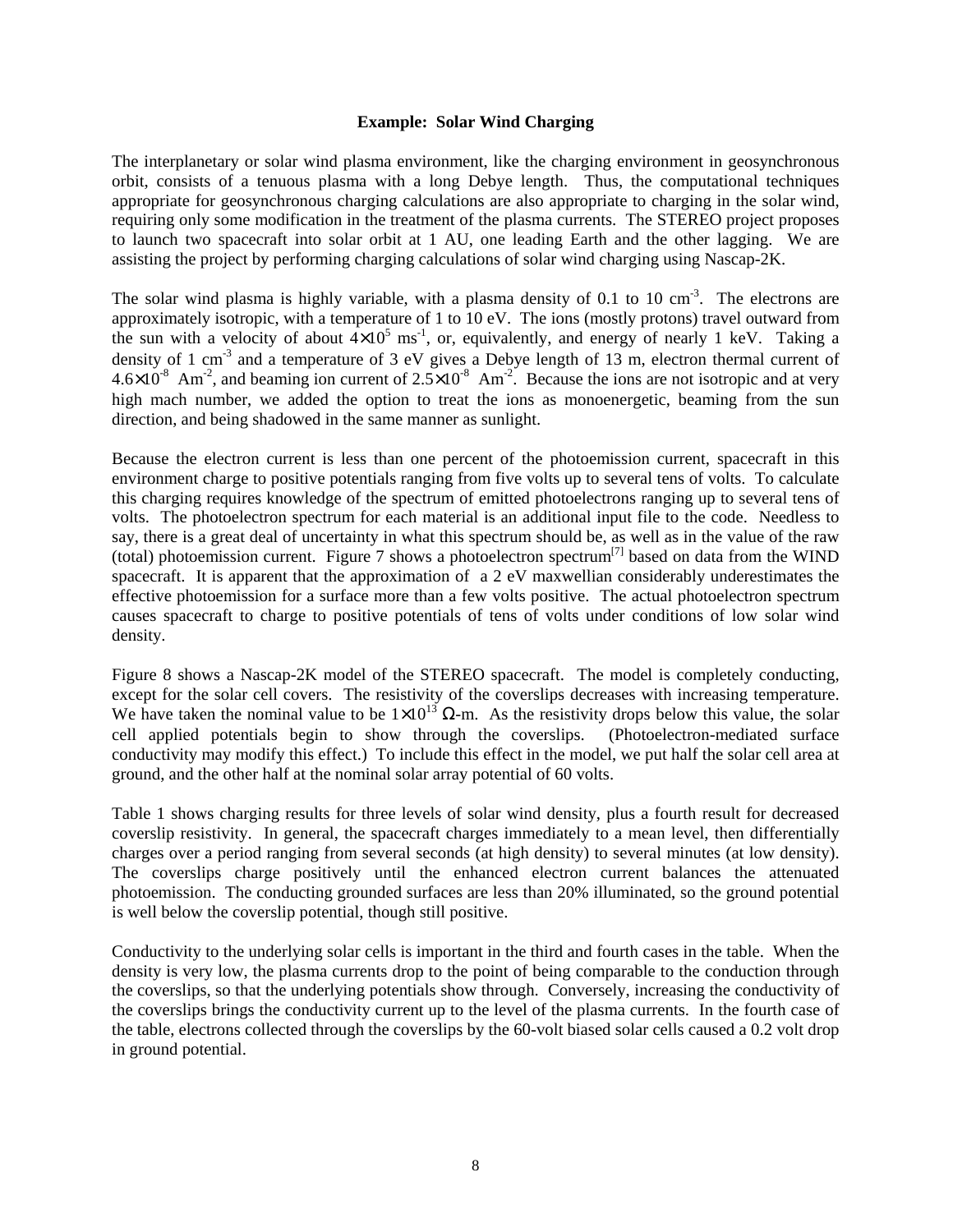

**Figure 7. Photoelectron spectrum based on WIND data (upper curve), compared with the 2 eV maxwellian (lower curve) commonly used for geosynchronous orbit charging.**

**Table 1. Charging results for the STEREO model in the solar wind. In all cases, the electron temperature** is **taken** as  $3 \text{ eV}$ , and **the raw** photoemission of the coverslips is  $2 \times 10^{-5}$  Am<sup>-2</sup>. **is**  $2 \times 10^{-5}$  Am<sup>-2</sup>. **-5 Am -2 .**

| $\sim$ $\sim$ $\sim$ $\sim$ $\sim$ $\sim$ $\sim$ |                                   |                              |               |                                    |        |
|--------------------------------------------------|-----------------------------------|------------------------------|---------------|------------------------------------|--------|
| Environment                                      |                                   | Density Resistivity          | .`oversl1p/60 | $\vert$ Coverslip/0 $\vert$ Ground |        |
| High Normal                                      | $10 \text{ cm}^{-3}$   1×         | $\times 10^{13}$ Ω-m         | 8.2 V         | $0.1 \text{ N}$                    | 201    |
| Low Normal                                       | 1 cm                              | $1\times10^{13}$ Q-m         | 18.4 V        | 175U                               | 8.3 V  |
| Very Low                                         | 0.1 cm <sup>-3</sup>   1 $\times$ | $1\times10^{13}$ $\Omega$ -m | 302V          | 22.21                              | 19.5 V |
| Low Normal                                       | $\frac{1}{2}$ CIII                | $1\times10^{12}$ Q-m         | 26.3 V        | $1 \in \mathcal{L}$ $\mathbf{V}$   | 8.1 V  |

#### **CONCLUSIONS**

Nascap-2K is well on its way toward the goal of replacing the existing spacecraft charging codes. Object Definition Toolkit is used to define analysis models that are both fairly simple to create and provide a good representation of actual spacecraft geometry. The Boundary Element Method has been integrated into a new and superior scheme for performing spacecraft charging analysis. Coupled with the DynaPAC code, Nascap-2K can provide space potentials and particle trajectories with greater accuracy than the older codes were able to provide. Further development within the DynaPAC framework will enlarge the capability and range of applicability of Nascap-2K. Examples of typical geosynchronous charging and of charging in the solar wind illustrate that Nascap-2K is nearing the point of replacing NASCAP/GEO as a **Example 1.00E-06**<br> **Example 1.** Charging results for the STEREO model in the solar vind. In all cases, the<br>
curve), compared with the 2 eV maxwellian (lower curve)<br>
commonly used for geosynchronous orbit charging.<br>
Table